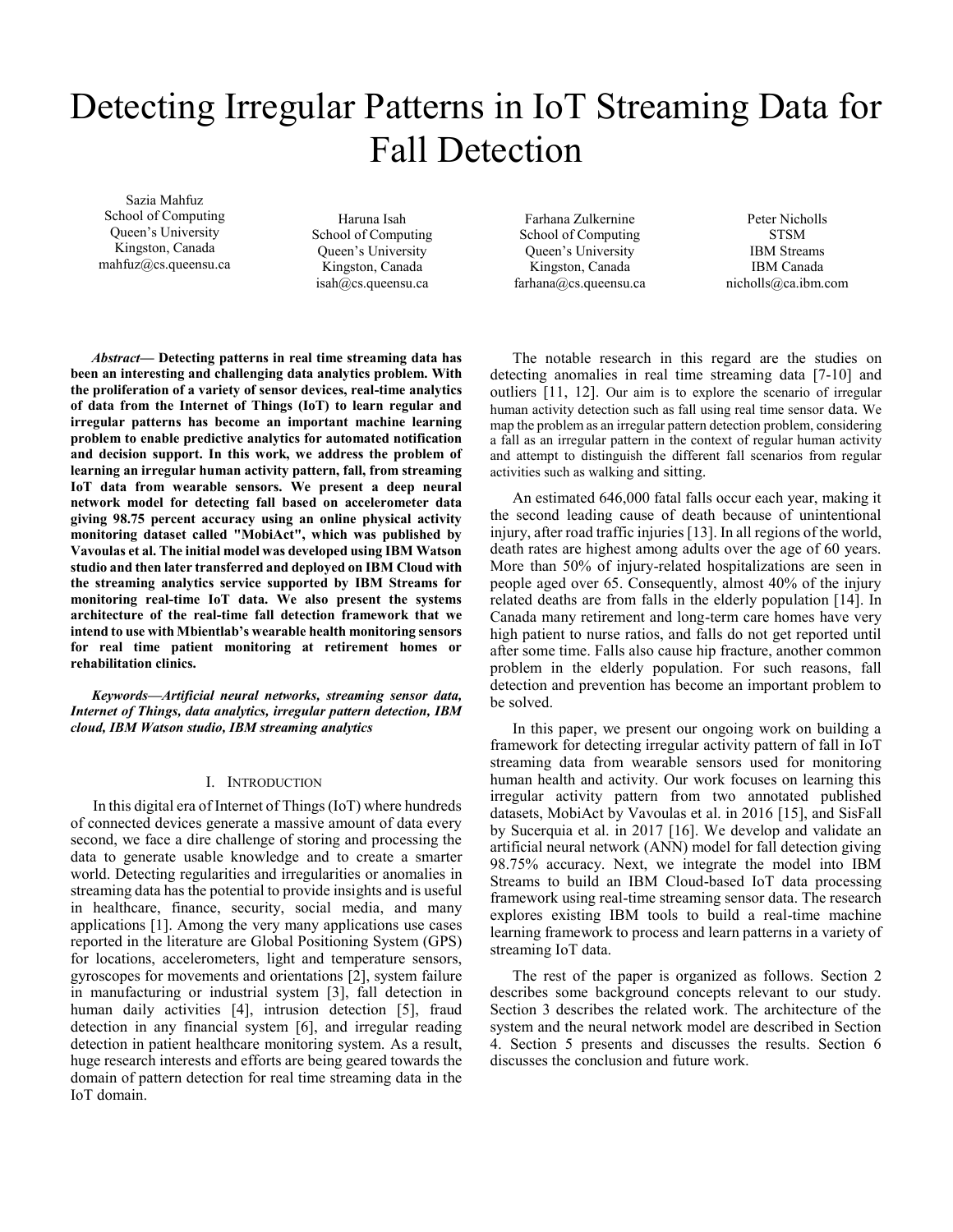## II. BACKGROUND

Data has the inherent characteristic of changing over time, and therefore, recognizing patterns in real time data involves dealing with several challenges including frequency, dimensionality, regularity, irregularity, outliers, and noise apart from the 4V challenges of big data namely volume, velocity, variety and veracity [17]. Furthermore, depending on the system status, regular patterns change with time and need to be redefined. In this research, we use streaming data from sensors that monitor human activity. Some concepts regarding human activity and streaming data relevant to our research are explained below.

## *A. Streaming Data Proccessing Systems*

Streaming data represents a continuous flow of data that needs to be processed by systems equipped to ingest, process, store and analyze the data. Existing data stream processing systems (DSPS) [18-21] typically include the following main components: (i) streaming data sources, (ii) data ingestion systems, (iii) data stream processing engines (DSPE), (iv) storage systems, (v) resource management services, and (vi) data sink to channel the output to other DSPSs, storage or visualization tools. Fig. 1 shows a general DSPS structure.



Fig. 1. A general structure for Data Stream Processing System (DSPS)

There are many open source and proprietary tools that exist in the market today which can be used to build the components of the DSPS represented in Fig.1. Typical examples of these cutting-edge tools include Kafka Connect, a framework included in Apache Kafka [22] for data stream ingestion, IBM Streams for data stream processing, Cassandra [23] for efficient storage, IBM Streams runtime system [24] for the management and administration of applications in the Streams runtime system, and Jupyter Notebook [25] for visualization. It is an ongoing challenge to study and compare the efficiency, suitability and compatibility of the new tools that are released every day with the existing technology and select the right tools to build a new DSPS or upgrade existing systems.

## *B. Concept Drift*

Data keep changing with time and situation. Therefore, the definition of regular and irregular patterns need to be updated as well. Streaming data generated from a particular source may not have the same statistical properties over time, which is referred to as concept drift [26]. An effective irregularity detection system should have the ability to handle concept drifts of streaming data as well as detect irregular patterns in a changing data. For example, after the onset of diabetes, a patient's normal blood sugar reading would be different compared to the reading before the diagnosis of diabetes. The

normal blood sugar will remain different depending on the patient's specific disposition. Thus, the concept of the regular level of blood sugar must be updated in the model that detects irregular blood sugar level to accommodate such a concept drift. An effective real time irregularity detection system should be able to handle concept drift as it classifies irregularities in streaming data.

## *C. Human Activities*

Human activities include standard activities like walking, sleeping, lying, standing and all other activities like playing, cooking, running, falling. Fall is not a regular activity considered in an average human's daily routine. Fall detection or even better fall prediction will enable a healthcare provider to take better actions in those scenarios. Ozdemir and Barshan have identified 20 different fall scenarios and 16 activities of daily living (ADL) in their research work [27]. Kerdegari et al. have used 9 ADLs and 11 different fall activities [28]. Nukala et al. have used 7 ADLs, 7 dynamic gait indices and 10 different fall activities [29]. Similarly, other researchers have used their own versions of fall and ADL activities for carrying out the evaluation of the fall detection systems they had developed. There is no standard framework for defining ADLs and fall activities, which is a critical limitation of the research done in this domain. This is also recognized in the analysis done by Casilari-Perez et al. [14]. Our contributions on detecting irregular patterns in streaming data can serve as a benchmark for future researchers.

## III. RELATED WORK

Our work proposes a deep learning model to detect fall and thereby, proposes a framework to use the model with online data from wearable sensor devices. As such we briefly discuss some recent related work on fall detection using IoT data and DSPS.

# *A. Fall Detection*

Khan and Hoey reviewed the fall detection techniques and held the opinion that fall should be considered as an abnormal activity and research should be progressed in that direction [4]. They have identified that most of the research work is done using simulated fall data because of the scarcity of real fall data as fall is a rare event. They have also suggested potential solutions using auto-encoder or recurrent neural network (RNN) for fall detection with few fall training data. As such, we are focusing our review on the systems that includes artificial neural networks (ANN) as one of the evaluated techniques.

Generally, Artificial Neural Networks (ANN) have consistently achieved better results in detecting fall from physical activity monitoring data. Ozdemir and Barshan have used 2,520 trials to create a large dataset that included 14 volunteers performing a standardized set of movements including 20 voluntary falls and 16 ADLs [27]. Their fall detection system achieved 95% accuracy by using multi-layer perceptron (MLP) for binary classification between ADL and fall. Kerdegari et al. recorded 1,000 movement acceleration data collected from 50 volunteers for 9 ADL activities and 11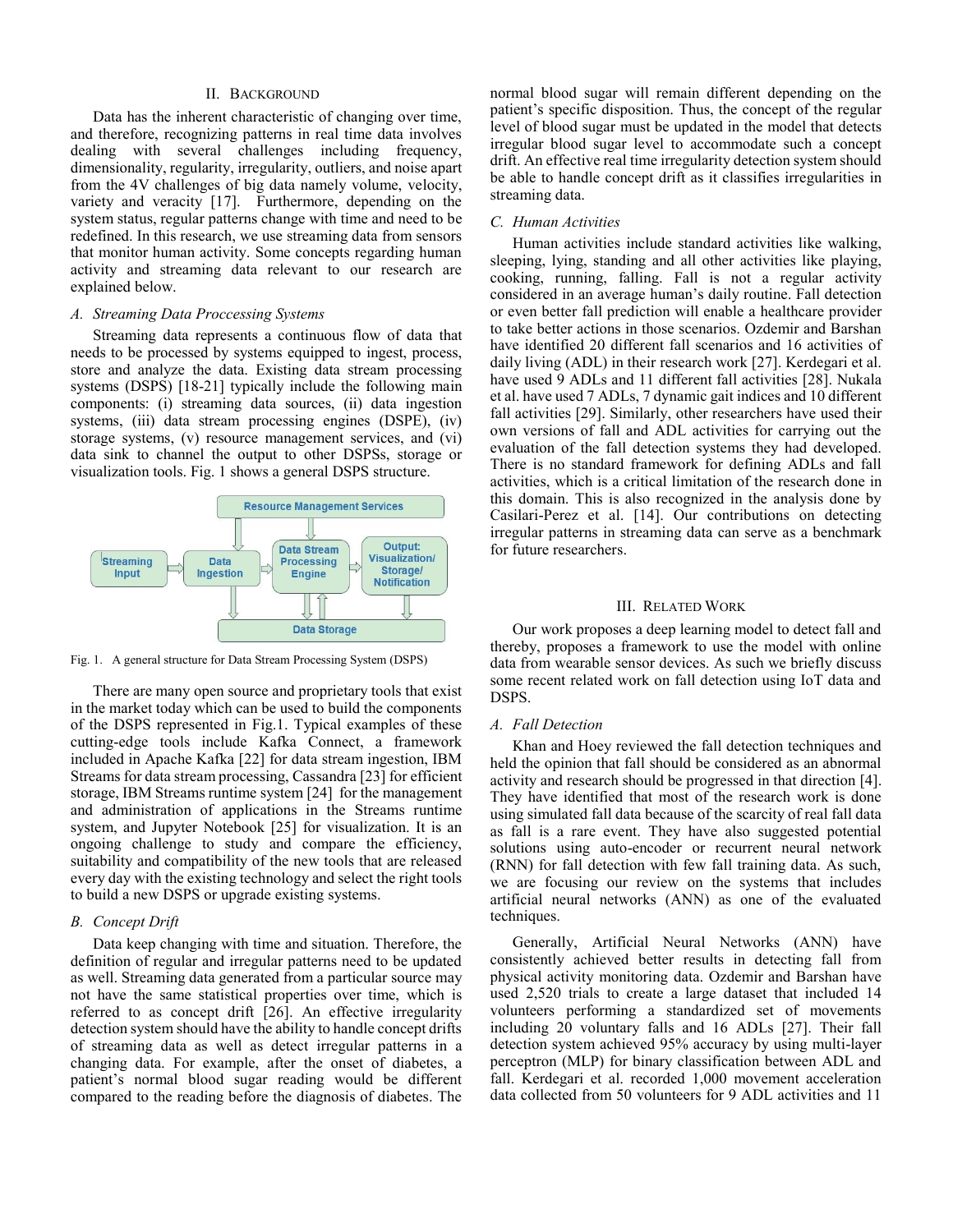different fall activities using a waist-worn accelerometer and obtained 91.6% accuracy for binary classification for ADL against fall using MLP [28]. Nukala et al. collected data from 322 tests done by volunteers performing 10 different falls, 7 ADLs and 7 dynamic gait index (DGI) tests and achieved 98.7% accuracy with MLP using scaled conjugate graduate learning [29].

Theodoridis et al. [30] developed two LSTM models, one with simple accelerometer data and another with accelerometer data rotated at an angle, using a published dataset called UR Fall Detection. The models were compared against a thresholdbased approach and a support vector machine model for the same data and the comparative study showed that the LSTM models achieved better results. The LSTM model with rotation obtained the best results with 98.57% accuracy and 100% precision. Abbate et al. [31] developed a mechanism using a smartphone and a wearable sensor placed at the waist with a sampling frequency of 50Hz. When a fall is detected using the threshold-based technique it is sent to a classification engine for further analysis. The mechanism also has a notification option using which the user can turn off the false alarms. The false positive data is sent to the classification model again for training. A two-layer feed-forward model is used in the classification engine where the extracted features from the input signals are fed into the neural network model. Though the model achieved 100% accuracy on its training dataset from 7 volunteers, it would be interesting to check how the model performs with a larger dataset involving a higher number of older adults.

The work by Musci et al. used the SisFall dataset implementing Recurrent Neural Network (RNN) with underlying Long Short Term Memory (LSTM) blocks for developing online fall detection system [32]. They achieved 97.16% accuracy using an optimal window width of  $w = 256$ sample with a custom weighted loss function after a thorough hyper-parameter optimization. Ajerla et al. [33] slightly modified the preprocessing done by Vavoulas et al. on the MobiAct dataset and achieved more than 90% accuracies on most of their experiments using MLP and LSTM [15, 33]. They have also achieved 99% accuracy using LSTM in two of their experiments. TABLE I compares the performance of the ANN techniques of the related work.

TABLE I. COMPARISON OF THE ANN TECHNIQUES

| <b>Research Paper</b>         | <b>Technique</b> | Accuracy   |
|-------------------------------|------------------|------------|
| Ozdemir et al., 2014 [7]      | <b>MLP</b>       | 95%        |
| Kerdegari at al., 2013 [6]    | MLP              | 91.6%      |
| Nukala et al., 2014 [8]       | MLP              | 98.7%      |
| Theodoridis et al., 2018 [17] | <b>LSTM</b>      | 98.57%     |
| Abbate et al., 2012 [18]      | Feed-forward ANN | 100%       |
| Musci et al., 2018 [12]       | RNN with LSTM    | 97.16%     |
| Ajerla et al., 2018 [11]      | MLP and LSTM     | 99% (LSTM) |

## *B. DSPS*

According to Psaltis and de Assuncao et al. [19, 20] the DSPS architecture is generally multi-tiered and composed of many loosely coupled components comprising data sources, data collection, messaging systems, stream processing and delivery, and data storage systems.

Meehan et al. [18] developed a simple Extract, Transform, and Load (ETL) transactional DSPS architecture for processing IoT streams. The architecture comprised three main layers (i) stream collection for data ingestion, (ii) streaming ETL engine for real-time query processing, and (iii) an Online Analytical Processing (OLAP) backend for handling long-running queries. The connection between the ETL and OLAP components was provided by a data migration system.

The DSPS at Facebook [21] powers many use cases such as the real-time reporting of the aggregated voice of Facebook users, analytics for mobile applications, and insights for Facebook page administrators. It is made up of data sources such as mobile and web products; Scribe as a data distribution tool; stream processing systems such as Puma, Stylus, and Swift; and data stores such as Laser, Scuba, and Hive. The Facebook DSPS flow is a complex directed acyclic graph (DAG) comprising data streams from the mobile and web products that are fed to the Scribe. The real-time processing systems read and write data from and to Scribe. The data stores also use Scribe for data ingestion and serve different types of queries.

#### IV. PROPOSED SYSTEM ARCHITECTURE

#### *A. Datasets*

In the review on public datasets for wearable fall detection systems, Casilari-Perez et al. [14] have identified that the selection criteria for the dataset should prioritize the number of samples, experimental subjects, and the types of ADLs and falls included in the study. Based on this, we have selected two datasets, MobiAct and SisFall, for the evaluation of our system based on the number of subjects and number of activities covered by each dataset. MobiAct is chosen for the highest number of subjects whereas SisFall is chosen for the highest number of activities and inclusion of elderly people in their subject list. Table II summarizes the characteristics of the two datasets.

TABLE II. DATASETS USED FOR TRAINING THE MODEL

| <b>Dataset</b> | No. of<br>subjects<br>(female/male) | Age<br>of subjects) ADLs /falls | No. of<br>Range (no. activities for | No. of samples<br>(ADLs /falls) |  |  |
|----------------|-------------------------------------|---------------------------------|-------------------------------------|---------------------------------|--|--|
| MobiAct [2]    | 57 (15/42)                          | $20 - 47$                       | 9/4                                 | 2526 (1879/647)                 |  |  |
| SisFall $[13]$ | 38(19/19)                           | $19-30(23)$                     | 19/15                               | 4505                            |  |  |
|                |                                     | $60-75(15)$                     |                                     | (2707/1798)                     |  |  |

MobiAct by Vavoulas et al. (2016) [15] included labeled information for 4 different types of falls and 9 different ADLs collected from 57 subjects and more than 2,500 trials using a smartphone. The activities are represented using time stamp, raw accelerometer values, raw gyroscope values, and orientation data. Table III explains the activities covered in the MobiAct dataset. The limitation of the MobiAct dataset is that it does not include fall data from any elderly people. SisFall [16] remedies this scenario by including data from 15 elderly people aged between 60 and 75 years. Still, these two datasets do not include any real fall data.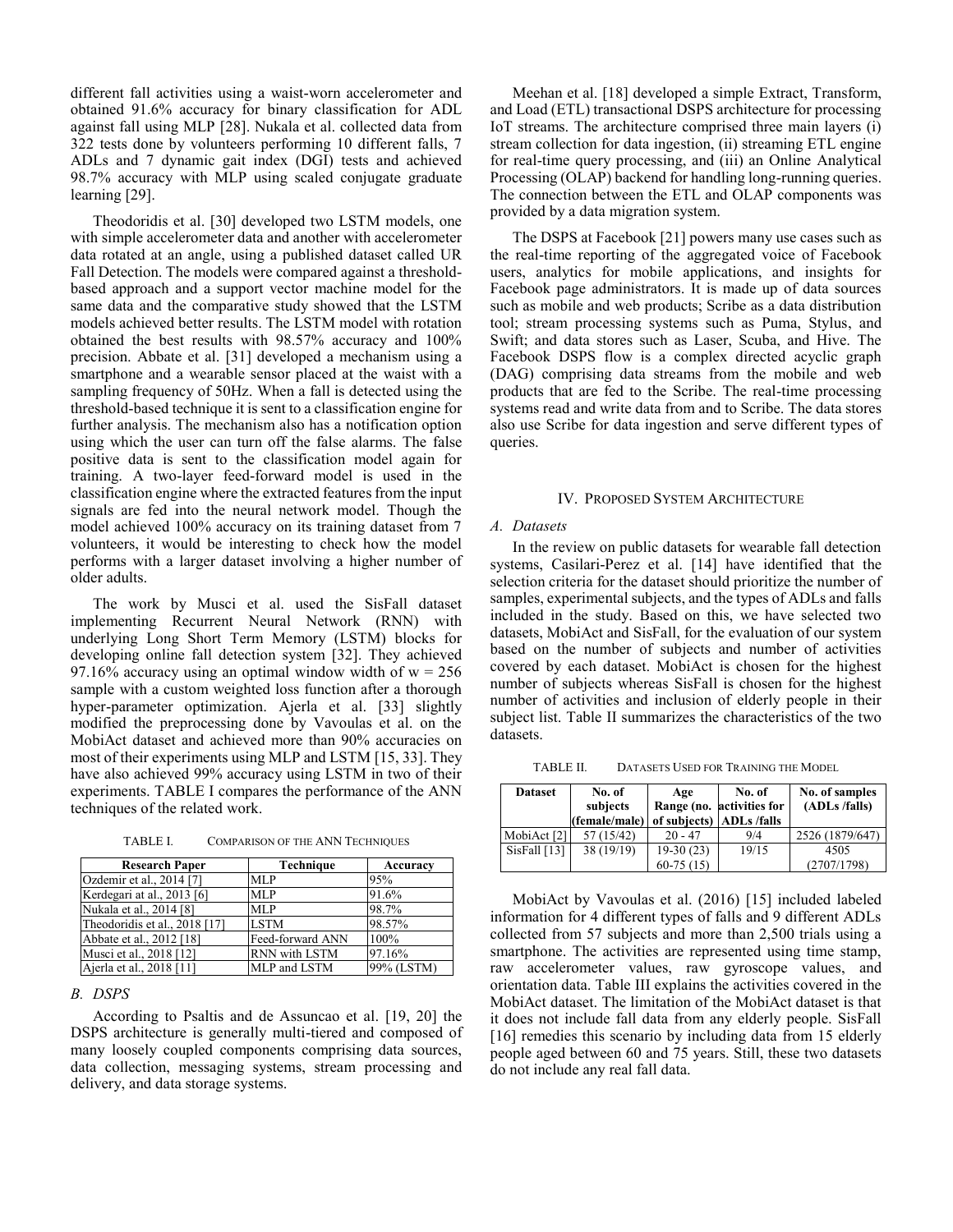SisFall by Sucerquia et al. [16] included annotated information for 15 different types of fall and 19 different types of ADLs collected from 38 subjects and more than 4,500 trials using a custom measuring device containing two different models of 3D accelerometers and a gyroscope positioned on a belt buckle.

TABLE III. ACTIVITIES COVERED IN MOBIACT DATASET

| Code |            | <b>Activity</b>    | <b>Description</b>                     |  |  |  |  |  |  |
|------|------------|--------------------|----------------------------------------|--|--|--|--|--|--|
|      | <b>FOL</b> | Forward-lying      | Fall forward from standing, use of     |  |  |  |  |  |  |
|      |            |                    | hands to dampen fall                   |  |  |  |  |  |  |
| F    | FKL.       | Front-knees-lying  | Fall forward from standing, first      |  |  |  |  |  |  |
| А    |            |                    | impact on knees                        |  |  |  |  |  |  |
| L    | <b>SDL</b> | Sideward-lying     | Fall sideward from standing, bending   |  |  |  |  |  |  |
| L    |            |                    | legs                                   |  |  |  |  |  |  |
|      | <b>BSC</b> | Back-sitting-chair | Fall backward while trying to sit on a |  |  |  |  |  |  |
|      |            |                    | chair                                  |  |  |  |  |  |  |
|      | <b>STD</b> | Standing           | Standing with subtle movements         |  |  |  |  |  |  |
|      | WAL        | Walking            | Normal walking                         |  |  |  |  |  |  |
|      | <b>JOG</b> | Jogging            | Jogging                                |  |  |  |  |  |  |
| A    | <b>JUM</b> | Jumping            | Continuous jumping                     |  |  |  |  |  |  |
| D    | <b>STU</b> | Stairs up          | 10 stairs up                           |  |  |  |  |  |  |
| L    | <b>STN</b> | Stairs down        | 10 stairs down                         |  |  |  |  |  |  |
|      | <b>SCH</b> | Sit chair          | Sitting on a chair                     |  |  |  |  |  |  |
|      | <b>CSI</b> | Car step in        | Step in a car                          |  |  |  |  |  |  |
|      | CSO        | Car step out       | Step out of a car                      |  |  |  |  |  |  |

#### *B. Data Preprocessing*

*a) MobiAct:* We started our experiments with the complete set of features used by Ajerla et al. due to the high accuracy achieved by their LSTM model [33] and followed the same pre-processing steps. The raw data had a sampling rate of 20Hz and 10s duration. So every 200 records were aggregated to make one record for classifying the activity, and the most frequent class was used as the label for the concerned block.

Up to 58 features were generated using several statistical properties. For each axis  $(x, y, z)$  of the acceleration, 21 features were calculated from the mean, median, standard deviation (SD), skew, kurtosis, minimum and maximum. Using the absolute values of each axis  $(x, y, z)$  of the acceleration, another 21 features were calculated from the mean, median, SD, skew, kurtosis, minimum, and maximum. Another feature, slope, was calculated using Eq. 1, one for the given axes values  $(x, y, z)$ and another for the absolute values  $(|x|, |y|, |z|)$ .

Slope = 
$$
\sqrt{(max_x - min_x)^2 + (max_y - min_y)^2 + (max_z - min_z)^2}
$$
 (1)

Four other features were calculated using mean, SD, skew, and kurtosis of the tilt angle (TAi) between the gravitational vector and the y-axis using Eq. 2.

$$
TA_i = \sin^{-1}(y_i/(\sqrt{x_i^2 + y_i^2 + z_i^2}))
$$
 (2)

where *i* represents the sample sequence.

Using the magnitude of the acceleration vector, 6 features were calculated from the mean, SD, minimum, maximum, difference between maximum and minimum, and zero crossing rate. Magnitude was calculated using Eq. 3.

$$
Magnitude = \sqrt{x_i^2 + y_i^2 + z_i^2}
$$
 (3)

where *i* represents the sample sequence.

For each axis  $(x, y, z)$  of the acceleration, the average absolute difference was calculated to obtain 3 more features. Also the average resultant acceleration of all the three axes was generated using Eq. 4.

$$
Average resultant acceleration = \left(\frac{1}{n}\right) * \sum_{i} \sqrt{x_i^2 + y_i^2 + z_i^2} \tag{4}
$$

where *i* represents the sample sequence and n represents the total number of samples.

After feature extraction, the feature values were normalized using the min-max scaling formula given in Eq. 5.

$$
X = \frac{X - Min(fature)}{Max(ffeature) - Min(fvature)}\tag{5}
$$

*b) SisFall:* Musci et al. did further annotation to the SisFall dataset as the dataset did not include timestamp data and Musci et al. required timestamp to implement LSTM [32]. But for our purpose, existing annotation in the SisFall dataset will suffice as we do not require timestamp data to implement our deep learning model.

Musci et al. used 14 characteristics to extract features from the dataset [16]. Among the extracted features, best results were observed for the characteristics coded *C2, C3, C8, C<sup>9</sup>* and *C<sup>13</sup>* as given below. They showed the results using these characteristics in their paper. So, we are going to use the abovementioned characteristics to extract features from the SisFall dataset as well. The metrics are given in Eq.  $6 - 10$ .

$$
C_2[k] = \sqrt{(a_x)^2[k] + (a_z)^2[k]} \tag{6}
$$

$$
C_3[k] = \text{RMS}(\max(\tilde{\alpha}[k]) - \min(\tilde{\alpha}[k]) \tag{7}
$$

$$
C_8[k] = \sqrt{(\sigma_x)^2[k] + (\sigma_z)^2[k]}; with \sigma_i = std(\tilde{a}_i[k])
$$
 (8)

$$
C_9[k] = \sqrt{(\sigma_x)^2[k] + (\sigma_y)^2[k] + (\sigma_z)^2[k]}
$$
 (9)

$$
C_{13}[k] = \int \sqrt{(\tilde{a}_x)^2[n] + (\tilde{a}_z)^2[n]} \, dn \tag{10}
$$

where *RMS* represents Root Mean Square value, *σ(.)* represents the standard deviation operator, and  $\tilde{a}[k]$  is defined in Eq. 11.

$$
\tilde{a}[k] = \vec{a}^T[k - N_v + 1], \dots, \vec{a}^T[k]; with \vec{a} = [a_x, a_y, a_z]^T
$$
 (11)



Fig. 2. Deep learning model used for the proposed system

# *C. Predictive Modelling*

We developed a simple Deep Neural Network (DNN) predictive model consisting of four layers including two hidden layers for detecting fall based on sensor data. The use of DNN is motivated by the successful use of MLP by other researchers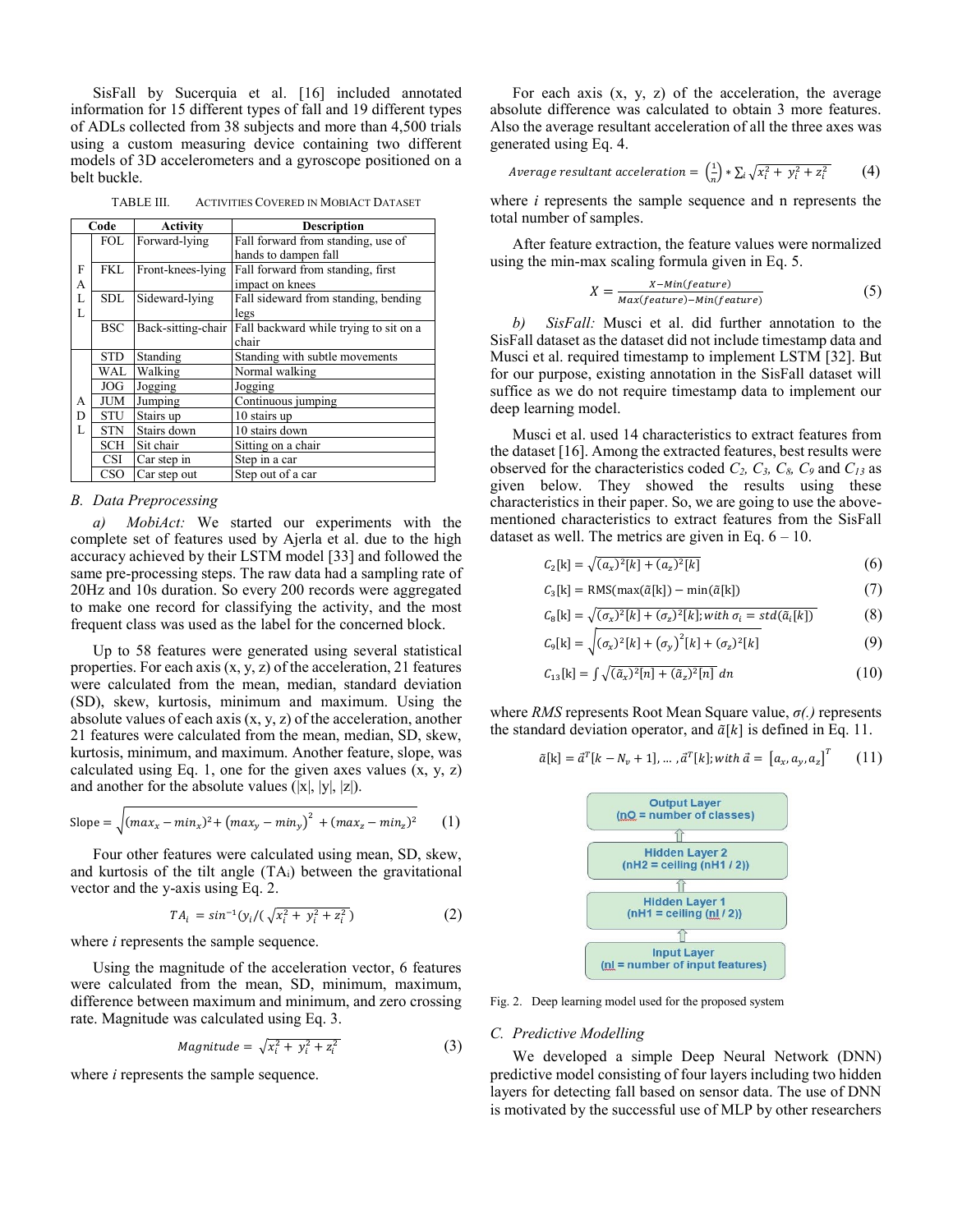[17, 27-29, 33]. The DNN structure is shown in Fig. 2. The model was designed and built using offline datasets and later integrated and deployed in our streaming data processing framework as described below.

# *D. Streaming Data Processing Framework*

After testing and validating our predictive model with static fall data, we develop a streaming data processing framework with IBM tools. While this work is still ongoing, we present the system diagram and the implementation of the framework in this section. The system diagram is shown in Fig 3.



Fig. 3. The framework of the DSPS to detect irregular patterns for IoT streaming data

*1) Architecture and Components:* The proposed system has the following components.

- **Data Source:** Sensor data is retrieved from the smartphone positioned in the patient body.
- **Data Ingestion System:** We used IBM Watson IoT Platform to receive the sensor data from a smartphone or a wearable sensor and act as the Message Queuing Telemetry Transport (MQTT) [34] message broker. Apache Kafka [22] is used here as an open source alternative, which uses its own protocol.

• **Data Stream Processing Engine:** For offline data processing, we used IBM Watson Studio Notebook [35] as shown in Fig. 4, to run the feature extraction and to implement the machine learning model using the sample data. The Python code used in IBM Watson Studio Notebook and the intermediary data files have been posted on Github<sup>1</sup>.

A key challenge is to train machine learning models using online data because long running processes can choke the data flow in stream processing engines. This part requires further research on IBM Streams, in-memory storage structures, and other open source tools such as Spark to build a multi-level in-memory data analytics framework. Such extensions to IBM Streams will enable extraction of streaming data to the in-memory storage structure and application of Spark in-memory analytics to train predictive models. We plan to use the IBM Streaming Analytics [36], a service for IBM Streams on IBM cloud, to continuously monitor the sensor data from smartphone or wearable sensors and send a notification to the monitoring application

 $\overline{\phantom{a}}$ 

to alert healthcare providers about the emergency care needed by patients in the event o f a fall.

- **Data Store:** We plan to use IBM Cloudant [37] as the NoSQL database to store the sensor data from the Watson IoT platform and also the classification data obtained from the Watson Studio.
- **Data Sink:** The system will have multiple output channels.
	- o Knowledge base: The regular and irregular patterns must be stored in a knowledge base to enable the creation of a patient profile.
	- o Visualization: Visualization tools will be used to display the patterns.
	- o Monitor: A signal can be generated when the irregular pattern is detected to notify appropriate authority to call for assistance. A tracker in the smartphone or an associated sensor data can be used to compute the patient's location to ensure that the patient gets the help quickly.
	- o IBM Cloud: The message broker, data store, machine learning and the streaming processing system can be deployed on the IBM cloud for scalability with edge computing to reduce data transfer to the cloud.

*2) Implementation:* The experiments were run on a system with the following minimum hardware and software requirements:

Platform: Keras with TensorFlow backend OS: Windows 10 64 bit RAM: 8GB CPU: Intel Core i-3-3217U, 1.80GHz Hard Disk: 465 GB

To implement the system, we used a free IBM cloud account and the relevant services. We then added the following resources.

- Watson Studio
- Cloud Object Storage
- **Streaming Analytics**
- Internet of Things Platform

| <b>Els Walson</b>                 |                                                                                                                                                                                                                                                                                                                                                                                                                                                                                                                                                                                                                                                                                                                                                                                                                                                                                                                                                                                                                                                                                                                                                                                                                                                                                                                                                                                                                               | Projects. | Cabilet | Conmandy | <b>Senators</b> | Manager |         | facs.     |  | Δ | <b>Submaturus</b> |   |
|-----------------------------------|-------------------------------------------------------------------------------------------------------------------------------------------------------------------------------------------------------------------------------------------------------------------------------------------------------------------------------------------------------------------------------------------------------------------------------------------------------------------------------------------------------------------------------------------------------------------------------------------------------------------------------------------------------------------------------------------------------------------------------------------------------------------------------------------------------------------------------------------------------------------------------------------------------------------------------------------------------------------------------------------------------------------------------------------------------------------------------------------------------------------------------------------------------------------------------------------------------------------------------------------------------------------------------------------------------------------------------------------------------------------------------------------------------------------------------|-----------|---------|----------|-----------------|---------|---------|-----------|--|---|-------------------|---|
|                                   | McPoarch / Project fall resultativists / Crate                                                                                                                                                                                                                                                                                                                                                                                                                                                                                                                                                                                                                                                                                                                                                                                                                                                                                                                                                                                                                                                                                                                                                                                                                                                                                                                                                                                |           |         |          |                 |         | $1 - 1$ | $2 - 0 -$ |  |   | o                 | Ħ |
|                                   | Full View load: Call Airclaf Incis-                                                                                                                                                                                                                                                                                                                                                                                                                                                                                                                                                                                                                                                                                                                                                                                                                                                                                                                                                                                                                                                                                                                                                                                                                                                                                                                                                                                           |           |         |          |                 |         |         |           |  |   | Trained Dyman 3   |   |
| E 0 + B B 0 0 0 km 8 c M from Cok |                                                                                                                                                                                                                                                                                                                                                                                                                                                                                                                                                                                                                                                                                                                                                                                                                                                                                                                                                                                                                                                                                                                                                                                                                                                                                                                                                                                                                               |           |         |          | $-108$          |         |         |           |  |   |                   |   |
|                                   | 209/209 [managements communicated] - At 6500/250 - 2011 0.8022 - acc: 4.000<br>Sport DISTING<br>2010/02/0 Consumers accommodates and - 21 Miles Virtue - Senior 8, 8020 - Acc - 8, 8030<br>Europh Salvingan<br>TOUCHPR (HomeHammaHammaHammaHammaH] - 3x ATT-M/CAR - Seat 4,4521 - ACC: 4,1883)<br>Beloit MATCH<br>TOUTER Consecutives recommendations ] - At 47940/1240 - 2010; 8.8027 - act: 0.0003<br><b>Roberts</b> , besturance<br>2004/309 Connections resonances and - 40 Miller/May - Sect. 6,4054 - 401; 4,3858<br>Sale's SAU'ER<br>NORTHWAY (Homeworkscheenhousement) - As Milwrithm - June: 0.8529 - app: 0.8852.<br>Booth self-rate<br>2019/2019 [measuremeasuremeasuremeal] - 24 MPac/clap - 2450 - 2450 - 2450 - 2380<br>Senita Search<br>2006/2009 Connections are assumed as in a state of the Character of ASS and ASS and ASS and ASS and ASS and ASS are a set of ASS and ASS and ASS are a set of ASS and ASS and ASS are a set of ASS and ASS are a set of ASS an<br>Banch, Solution<br>TOUCH (newspapermanners continued) - 8: Eliga Villa - Seat 8,802 - and 8,882<br>Episy's 154/108<br>2014/2019 [managementscorescences and ] - 41 405/67/2012 - 2010   4.858] - 400: 4.0000<br>In 1982. In products the main,<br>sores - actel evaluateixualist, yeaheal-<br>wint ("vils: X.1950" il padal nervica nees(1), scans(1)*1001)<br>2010/301 (название полности с пользовать) от 400/400<br>ALL: 186, 79% |           |         |          |                 |         |         |           |  |   |                   |   |

Fig. 4. Machine learning model executed using IBM Notebook

<sup>1</sup> <https://github.com/SaziaM/CASCON2018>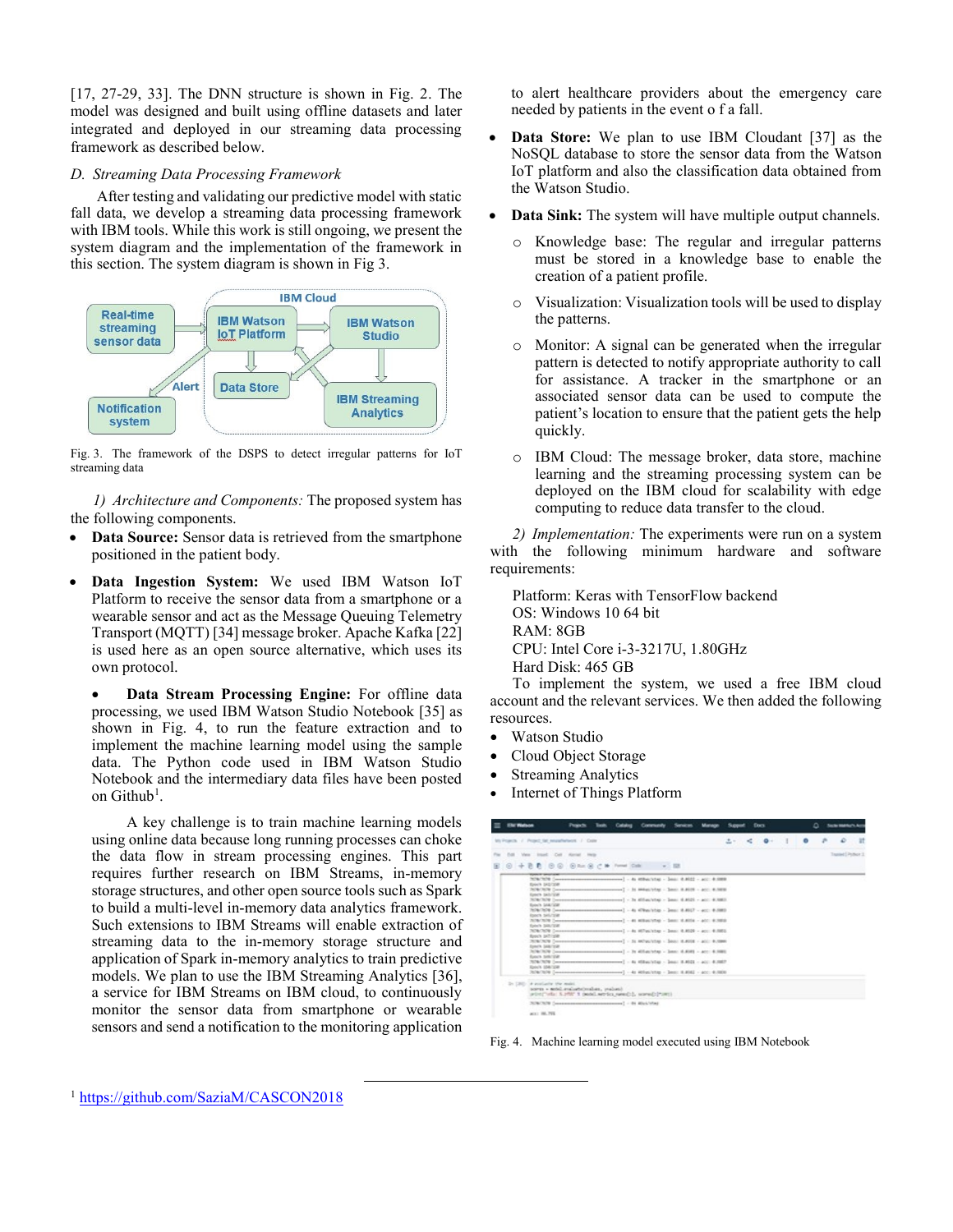#### *E. Partial Results and Discussion*

The machine learning model was first tested on the complete feature set for MobiAct as described in Section 4.2.1. This resulted in an accuracy of 98.75% for binary classification, fall and ADL (non-fall). The model was run for 150 epochs. A screenshot is shown for the IBM Watson Notebook execution in Fig 4.

The normalized and un-normalized confusion matrices for classifying fall and non-fall (ADL) cases out of 7,670 samples are shown in Fig. 5 and 6 respectively. This shows that the developed model performs quite well and can be used to develop the proposed system.



Fig. 5. Normalized confusion matrix for the trained model



Fig. 6. Confusion matrix for the model without normalization

## V. CONCLUSION

Irregularity detection is an ongoing and critical data analytics problem for real time streaming data. In this paper, we have addressed this problem for the scenario of detecting irregularity, namely fall, in human activity data. Our proposed system will use real time physical activity monitoring data using wearable sensors, detect fall as an irregular pattern from the data, and notify the monitoring system for proper action in the event of a fall. This can be effectively used in healthcare centers or nursing homes to monitor elderly patients. We implemented a machine learning model for the proposed system using MLP which achieved 98.75% accuracy for the binary classification between fall and non-fall using the publicly available dataset called MobiAct.

For future work, we will extend the model to classify different types of fall, implement a real-time fall detection system for healthcare units using edge computing and IBM cloud. We plan to compare our system with other systems that use open source streaming data analytics tools to evaluate the functionality and performance of the IBM tools used in our framework. We also like to test the scalability and performance of our framework in connecting to and ingesting data from a large number of IoT devices.

#### VI. ACKNOWLEDGEMENT

We like to thank IBM Canada, Queen's Centre for Advanced Computing (CAC), and Southern Ontario Smart Computing Innovation Platform (SOSCIP) for their research support in terms of funding, expert advice and access to high performance computing resources.

#### **REFERENCES**

- [1] V. Chandola, A. Banerjee, and V. Kumar, "Anomaly detection: A survey," *ACM computing surveys (CSUR),* vol. 41, no. 3, p. 15, 2009.
- [2] L. Wan and T. Ge, "Event regularity and irregularity in a time unit," in *Data Engineering (ICDE), 2016 IEEE 32nd International Conference on*, 2016, pp. 930-941: IEEE.
- [3] L. Martí, N. Sanchez-Pi, J. M. Molina, and A. C. B. Garcia, "Anomaly detection based on sensor data in petroleum industry applications," *Sensors,* vol. 15, no. 2, pp. 2774-2797, 2015.
- [4] S. S. Khan and J. Hoey, "Review of fall detection techniques: A data availability perspective," *Medical engineering & physics,* vol. 39, pp. 12- 22, 2017.
- [5] E. Eskin, A. Arnold, M. Prerau, L. Portnoy, and S. Stolfo, "A geometric framework for unsupervised anomaly detection," in *Applications of data mining in computer security*: Springer, 2002, pp. 77-101.
- [6] M. Ahmed, A. N. Mahmood, and M. R. Islam, "A survey of anomaly detection techniques in financial domain," *Future Generation Computer Systems,* vol. 55, pp. 278-288, 2016.
- [7] S. Ahmad, A. Lavin, S. Purdy, and Z. Agha, "Unsupervised real-time anomaly detection for streaming data," *Neurocomputing,* vol. 262, pp. 134-147, 2017.
- [8] S. Ahmad and S. Purdy, "Real-time anomaly detection for streaming analytics," *arXiv preprint arXiv:1607.02480,* 2016.
- [9] S. C. Tan, K. M. Ting, and T. F. Liu, "Fast anomaly detection for streaming data," in *IJCAI Proceedings-International Joint Conference on Artificial Intelligence*, 2011, vol. 22, no. 1, p. 1511.
- [10] V. Chandola, A. Banerjee, and V. Kumar, "Anomaly detection for discrete sequences: A survey," *IEEE Transactions on Knowledge and Data Engineering,* vol. 24, no. 5, pp. 823-839, 2012.
- [11] M. Gupta, J. Gao, C. C. Aggarwal, and J. Han, "Outlier detection for temporal data: A survey," *IEEE Transactions on Knowledge and Data Engineering,* vol. 26, no. 9, pp. 2250-2267, 2014.
- [12] S. Sadik and L. Gruenwald, "Research issues in outlier detection for data streams," *ACM SIGKDD Explorations Newsletter,* vol. 15, no. 1, pp. 33- 40, 2014.<br>[13] WHO.
- Falls. Available: http://www.who.int/news-room/factsheets/detail/falls. Last accessed Aug 2018
- [14] E. Casilari, J.-A. Santoyo-Ramón, and J.-M. Cano-García, "Analysis of public datasets for wearable fall detection systems," *Sensors,* vol. 17, no. 7, p. 1513, 2017.